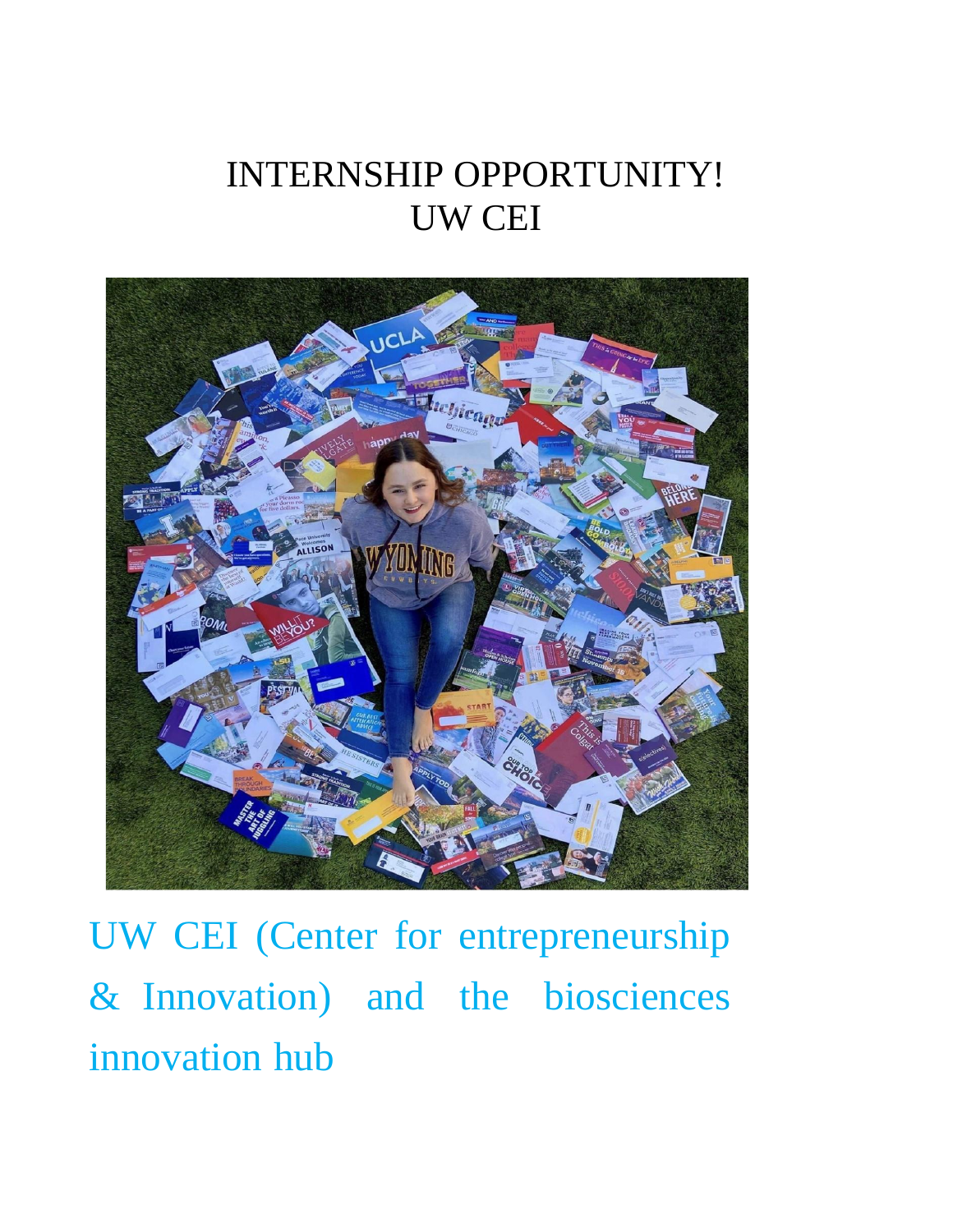■ **About CEI:** The CEI serves as the coordinating entity to facilitate entrepreneurship and innovation activities across UW and Wyoming's community colleges in collaboration with the proposed UW School of Computing, and the Wyoming Innovation Network (WIN)

## ■ **CEI's Goals:**

To be the state-wide interdisciplinary integrator for programs that have potential to support the state's priority economic sectors in addition to activating new business sectors and supporting state workforce objectives

# ■ **Duties: What the CEI intern will do:**

- Work with international entrepreneur and leader Dr Penelope Shihab as an executive assistant on building up and growing CEI on tasks such as research and reporting, reach out, creative writing, graphic design, social mediacontent, and film marketing
- Follow up on related activities and events, helping to promote the CEI initiative and frame the center's plans clearly and visibly for stake holders.
- Design a communication and outreach marketing plan for new and existing programs
- Leverage social media platforms
- Create content for print, online, video and audio materials